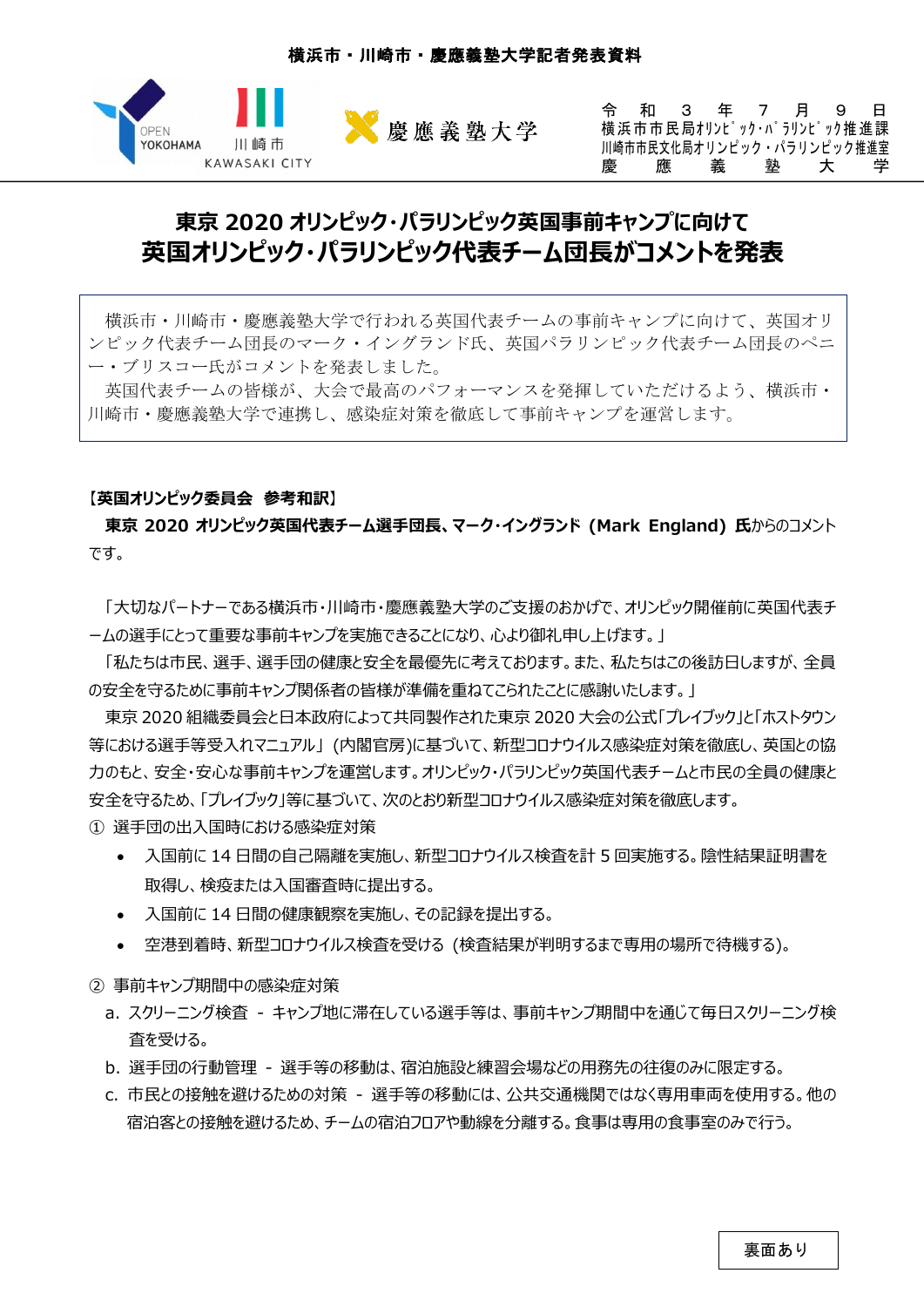#### ③ ホストタウン関係者の感染症対策

ホストタウンの事前キャンプに従事する市職員、宿泊施設や練習会場の関係者は、ワクチン接種を受け (任意)、 従事前に 14 ⽇間の健康観察を実施する (毎⽇の検温を含む)。接触の度合いに応じて、定期的にスクリーニング検 査を受ける。

以上

## 【**英国パラリンピック委員会 参考和訳**】

# **東京 2020 パラリンピック英国選手団長、ペニー・ブリスコー (Penny Briscoe) 氏からのコメントです。**

「選手の事前キャンプを運営するため、パートナーである横浜市・川崎市・慶應義塾大学と緊密に連携・協力してき ました。また、英国と日本のチーム全体で、選手団や市民の健康と安全を最優先に考え、入念な計画を立ててきまし た。」

「『プレイブック』に基づき、チーム全員の安全を守るために、検査を含むさまざまな感染症対策を徹底します。 パートナーの皆様との緊密な協力のおかげで事前キャンプを実施できることになり、心より御礼申し上げます。選 手たちは、皆様が私たちのためにご尽力いただいたことに感謝しており、訪日を心待ちにしております。」

【原⽂】

Team GB Chef de Mission for the Tokyo Olympic Games, Mark England, said: "We are extremely proud and grateful for the ongoing support that we have received from our valued partners in Yokohama, Kawasaki and Keio University in ensuring that we can provide the optimum Preparation Camp for Team GB athletes before they compete at the Tokyo Olympic Games. "

"The health and safety of the Japanese public and of the athletes and our delegation remains our number one priority and we know that our Preparation Camp partners have gone above and beyond to guarantee the safety of everyone when we arrive in country later this month."

We will fully comply with all COVID-19 Countermeasures pertaining to the official Games 'Playbooks' produced by Tokyo 2020/Japanese government and 'Host Town Acceptance Manual' to deliver safe and secure preparation camps in cooperation with the UK.

To safeguard all members of the Team GB and Paralympics GB and the local residents in Japan, we will fully comply with COVID-19 Countermeasures upon the official Games 'Playbooks' (IOC, IPC, Tokyo 2020) and 'Host Town Acceptance Manual' (Cabinet Secretariat) as follows;

① Measures upon entry into and departure from Japan imposed on the delegation

- All delegates need to self-isolate 14 days prior to the departure and have five COVID tests in total. They must obtain negative test certificate and submit it to the Quarantine Officer and/or at immigration control when they arrive in Japan.
- All delegates need to do 14 days of health monitoring prior to departure and submit the record.
- All delegates need to complete COVID-19 testing on arrival of the airport. (They will wait at the designated waiting area to get their test results).

② Measures during the Preparation Camps

a. Screening Test - All delegates who stay at camp sites will complete screening tests every day during their preparation camps.